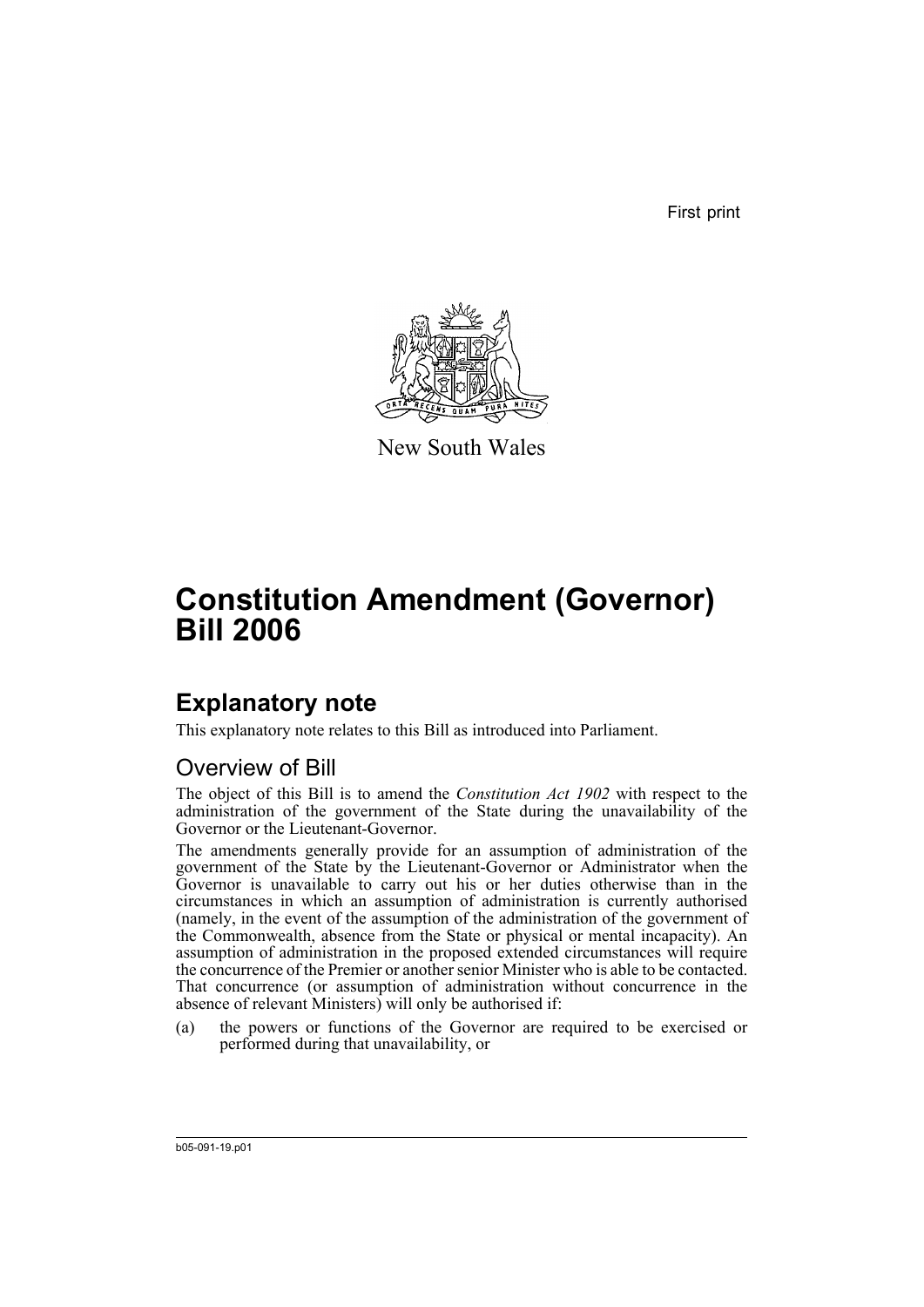Explanatory note

(b) the duration of that unavailability cannot be determined,

and the special circumstances require the assumption of administration.

#### Outline of provisions

**Clause 1** sets out the name (also called the short title) of the proposed Act.

**Clause 2** provides for the commencement of the proposed Act on the date of assent.

**Clause 3** is a formal provision that gives effect to the amendments to the *Constitution Act 1902* set out in Schedule 1.

**Clause 4** provides for the repeal of the proposed Act after all the amendments made by the proposed Act have commenced. Once the amendments have commenced, the proposed Act will be spent and section 30 of the *Interpretation Act 1987* provides that the repeal of an amending Act does not affect the amendments made by that Act.

### **Schedule 1 Amendments**

**Schedule 1 [1]** inserts proposed section 9 into the Principal Act to define *unavailability* to include the current grounds of unavailability (transferred from section 9C) and the proposed ground of being otherwise unavailable to exercise and perform relevant powers and functions. **Schedule 1 [4]** amends section 9C to re-state the circumstances in which the Lieutenant-Governor or Administrator may assume the administration of government during a vacancy in the office of the Governor or Lieutenant-Governor or the unavailability (as defined) of the Governor or Lieutenant-Governor. Assumption of administration on the proposed new ground of being "otherwise unavailable" is subject to the restrictions outlined in the Overview of the Bill. **Schedule 1 [2], [3], [5], [6], [7] and [8]** make consequential amendments.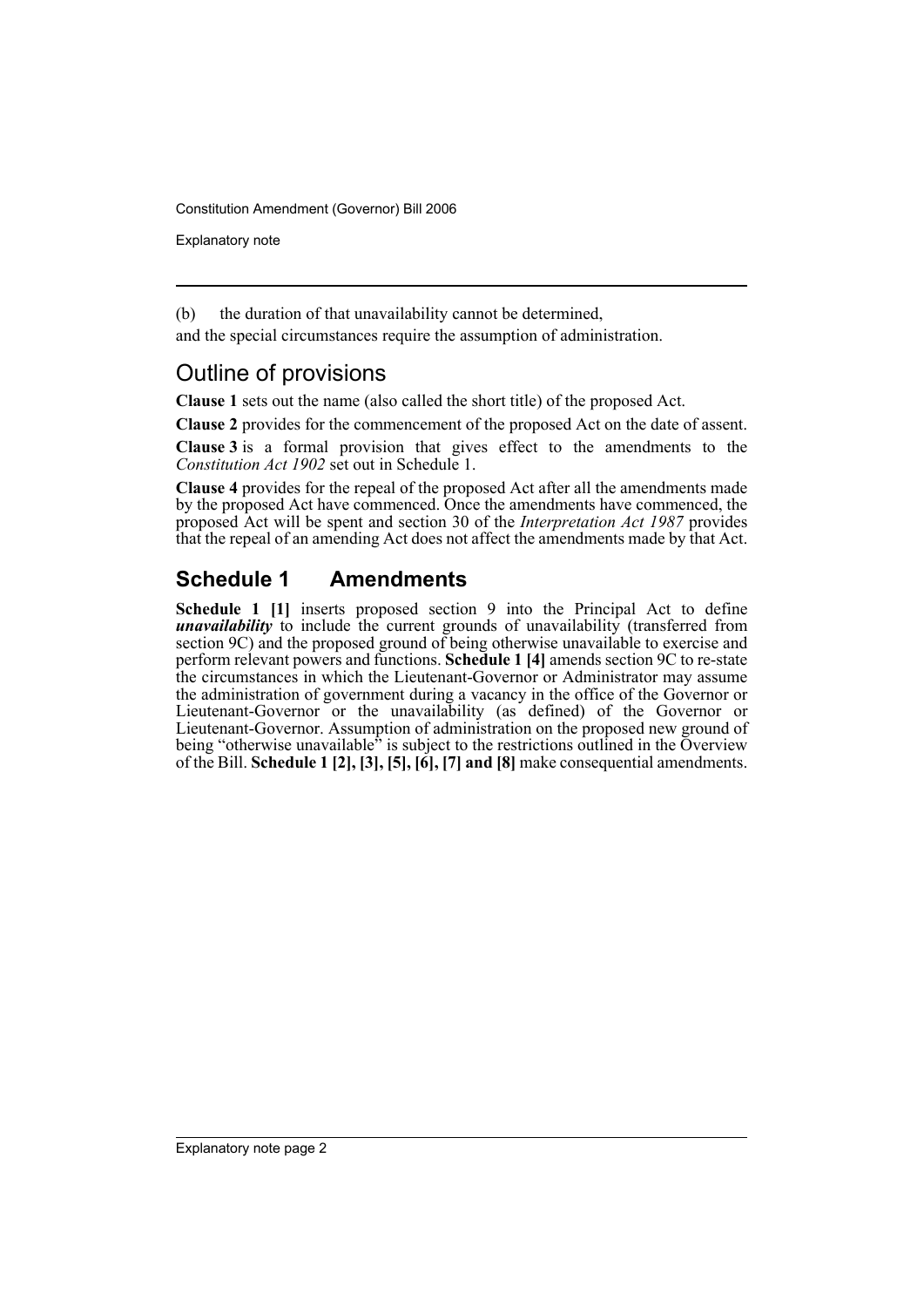First print



New South Wales

# **Constitution Amendment (Governor) Bill 2006**

### **Contents**

|    |                                          | Page |
|----|------------------------------------------|------|
| 1. | Name of Act                              |      |
| 2. | Commencement                             |      |
| 3  | Amendment of Constitution Act 1902 No 32 | ົ    |
| 4  | Repeal of Act                            |      |
|    | Schedule 1 Amendments                    |      |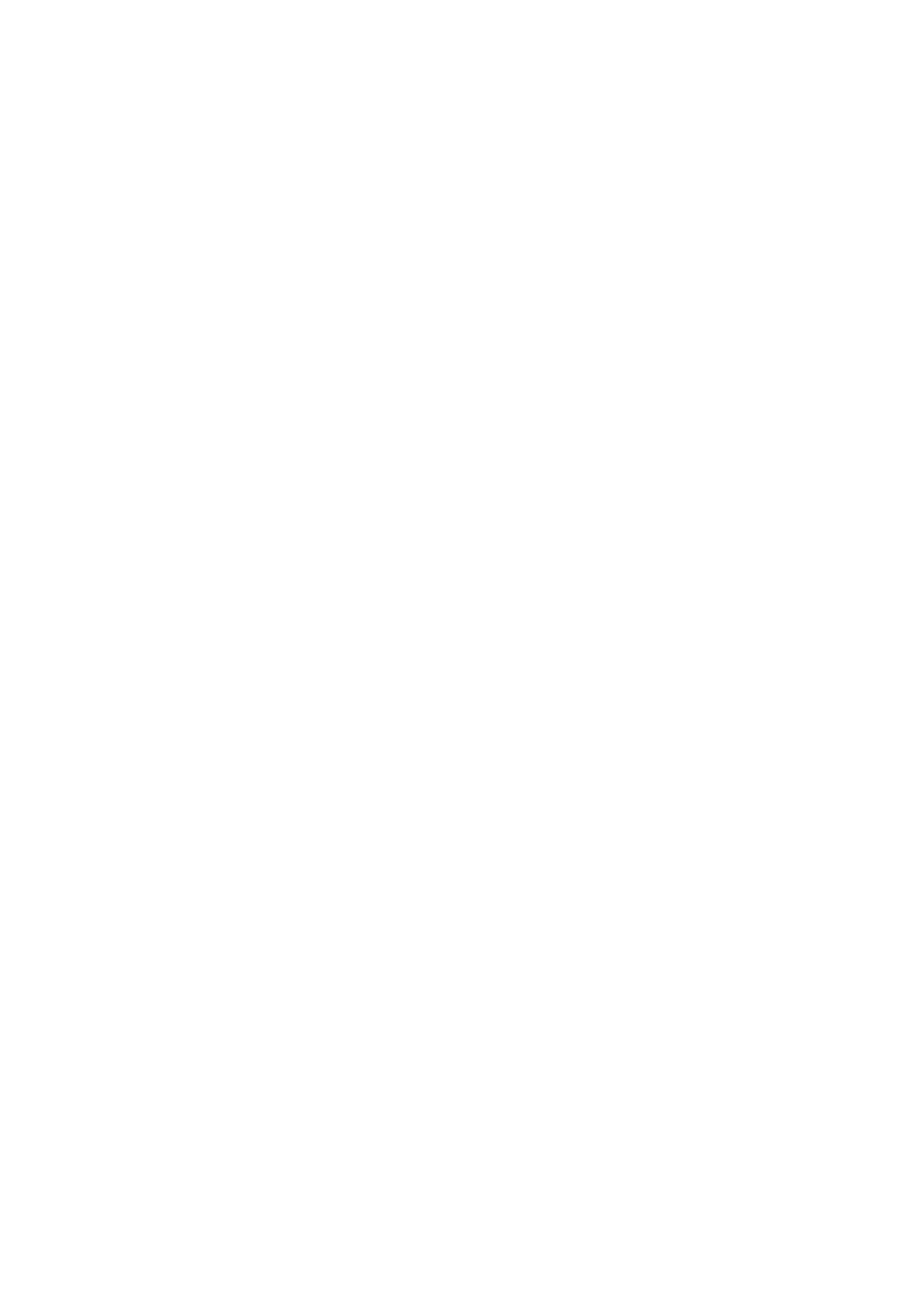

New South Wales

# **Constitution Amendment (Governor) Bill 2006**

No , 2006

#### **A Bill for**

An Act to amend the *Constitution Act 1902* with respect to the administration of the government of the State during the unavailability of the Governor or the Lieutenant-Governor.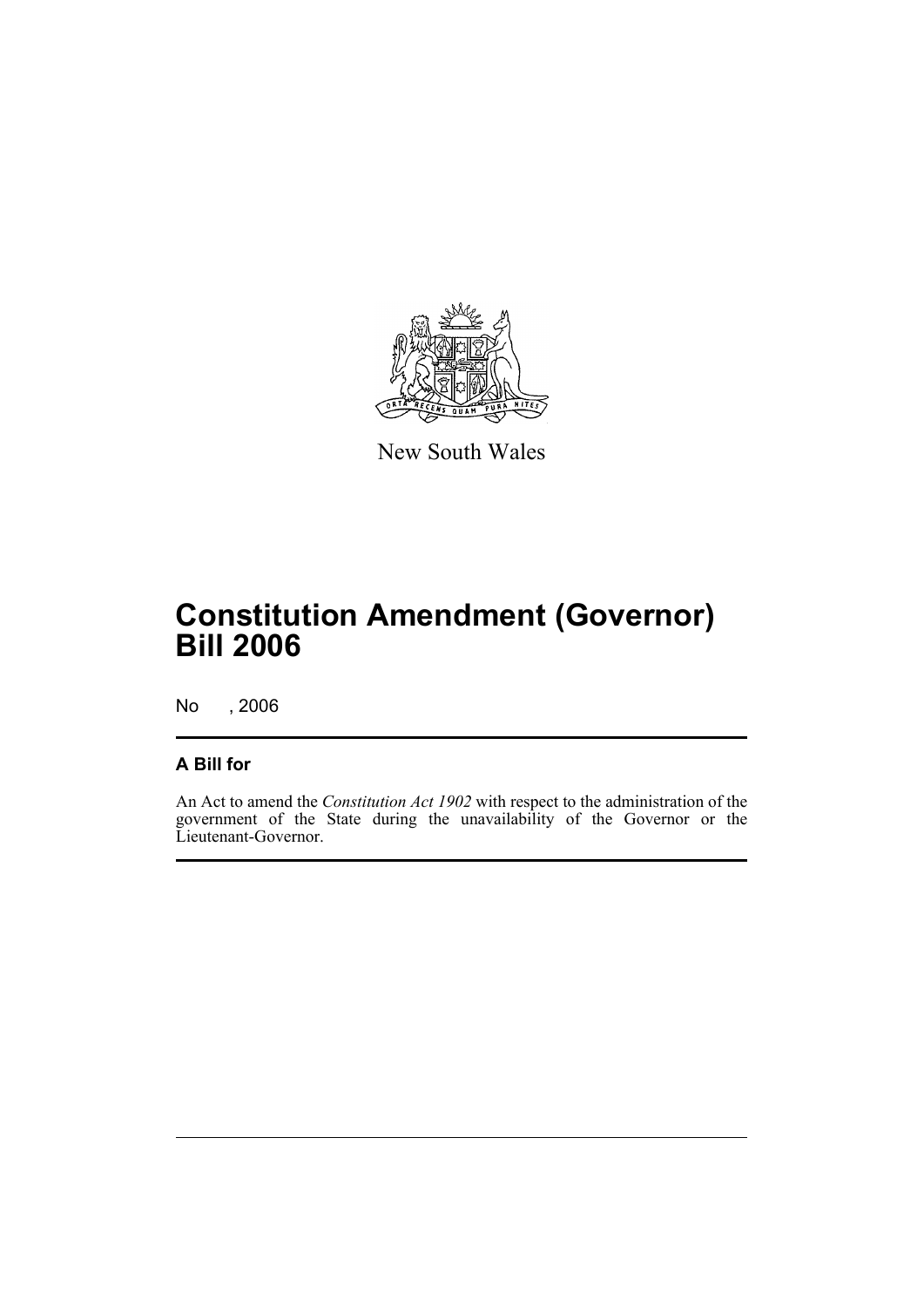<span id="page-5-3"></span><span id="page-5-2"></span><span id="page-5-1"></span><span id="page-5-0"></span>

|     |                                                                                                                                                           | 1                                                                                                                                                           |
|-----|-----------------------------------------------------------------------------------------------------------------------------------------------------------|-------------------------------------------------------------------------------------------------------------------------------------------------------------|
|     |                                                                                                                                                           | $\overline{2}$                                                                                                                                              |
|     | This Act is the <i>Constitution Amendment (Governor) Act 2006</i> .                                                                                       | 3                                                                                                                                                           |
|     |                                                                                                                                                           | $\overline{4}$                                                                                                                                              |
|     | This Act commences on the date of assent.                                                                                                                 | 5                                                                                                                                                           |
|     |                                                                                                                                                           | 6                                                                                                                                                           |
|     | The <i>Constitution Act 1902</i> is amended as set out in Schedule 1.                                                                                     | 7                                                                                                                                                           |
|     |                                                                                                                                                           | 8                                                                                                                                                           |
| (1) | This Act is repealed on the day following the day on which this Act<br>commences.                                                                         | 9<br>10                                                                                                                                                     |
| (2) | The repeal of this Act does not, because of the operation of section 30<br>of the <i>Interpretation Act 1987</i> , affect any amendment made by this Act. | 11<br>12                                                                                                                                                    |
|     |                                                                                                                                                           | The Legislature of New South Wales enacts:<br>Name of Act<br><b>Commencement</b><br><b>Amendment of Constitution Act 1902 No 32</b><br><b>Repeal of Act</b> |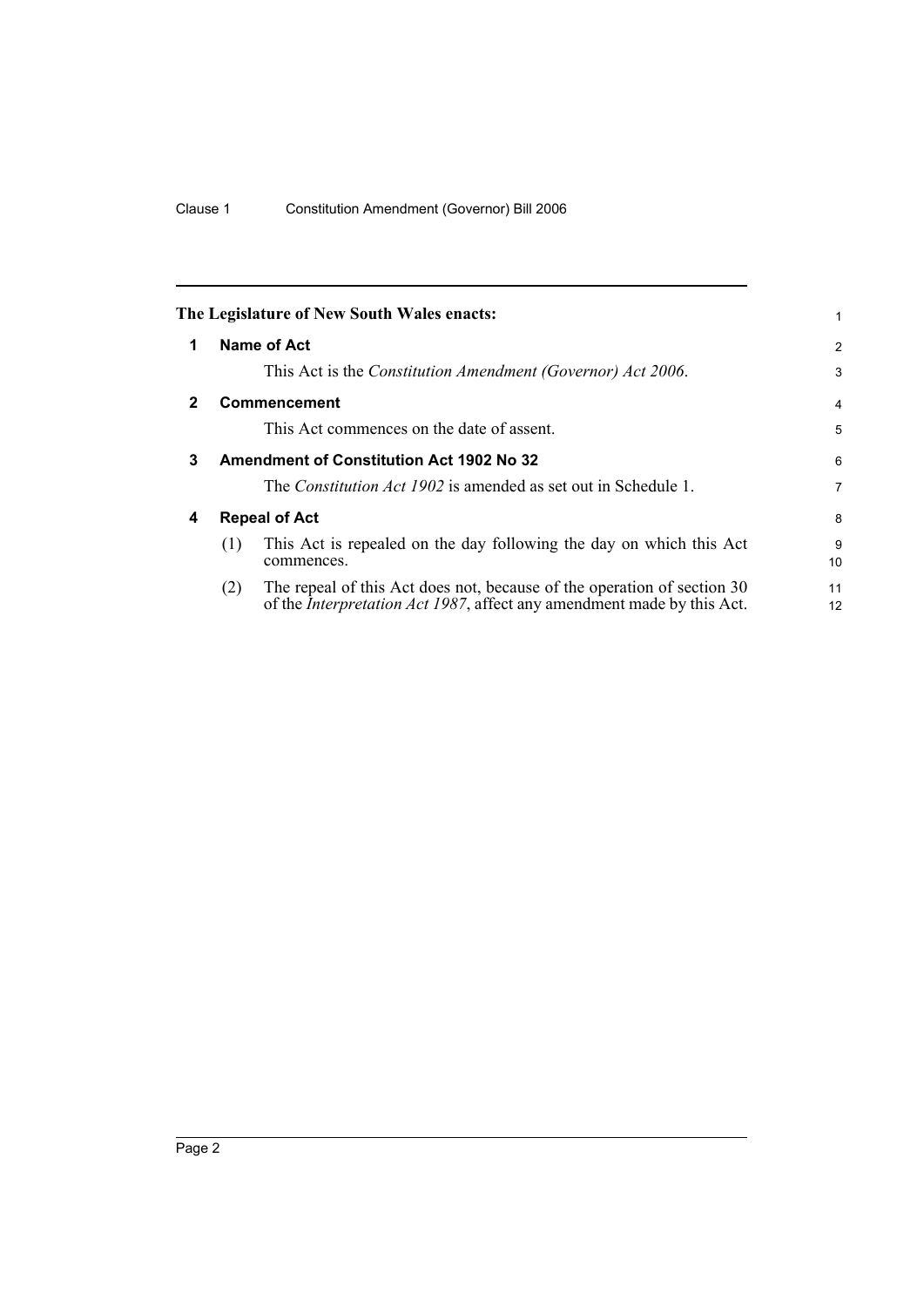Amendments Schedule 1

<span id="page-6-0"></span>

|       | <b>Schedule 1</b>                                                                         | <b>Amendments</b>                                                                                                                                                                                                | $\mathbf{1}$         |
|-------|-------------------------------------------------------------------------------------------|------------------------------------------------------------------------------------------------------------------------------------------------------------------------------------------------------------------|----------------------|
|       |                                                                                           | (Section 3)                                                                                                                                                                                                      | 2                    |
| [1]   | <b>Section 9</b>                                                                          |                                                                                                                                                                                                                  | 3                    |
|       |                                                                                           | Insert before section 9A:                                                                                                                                                                                        | $\overline{4}$       |
|       | 9                                                                                         | <b>Meaning of "unavailable"</b>                                                                                                                                                                                  | 5                    |
|       |                                                                                           | For the purposes of this Part, the Governor or any other officer is<br><i>unavailable</i> if the Governor or other officer:                                                                                      | 6<br>$\overline{7}$  |
|       |                                                                                           | has assumed the administration of the government of the<br>(a)<br>Commonwealth, or                                                                                                                               | $\bf 8$<br>9         |
|       |                                                                                           | is absent from the State, or<br>(b)                                                                                                                                                                              | 10                   |
|       |                                                                                           | is physically or mentally incapacitated, or<br>(c)                                                                                                                                                               | 11                   |
|       |                                                                                           | (d)<br>is otherwise unavailable to exercise and perform his or her<br>powers and functions.                                                                                                                      | 12<br>13             |
| $[2]$ |                                                                                           | Section 9B Appointment of Lieutenant-Governor and Administrator                                                                                                                                                  | 14                   |
|       |                                                                                           | Omit section 9B (3) (b). Insert instead:                                                                                                                                                                         | 15                   |
|       |                                                                                           | if the Chief Justice is the Lieutenant-Governor or if there<br>(b)                                                                                                                                               | 16                   |
|       |                                                                                           | is a vacancy in the office of Chief Justice or the Chief<br>Justice is unavailable—the next most senior Judge of the                                                                                             | 17<br>18             |
|       |                                                                                           | Supreme Court who is for the time being available,                                                                                                                                                               | 19                   |
| [3]   | Section 9B (4)                                                                            |                                                                                                                                                                                                                  | 20                   |
|       | Omit "and is not absent from the State or incapacitated".                                 |                                                                                                                                                                                                                  |                      |
|       |                                                                                           | Insert instead "and is available".                                                                                                                                                                               | 22                   |
| [4]   | Section 9C Administration of government by Lieutenant-Governor or<br><b>Administrator</b> |                                                                                                                                                                                                                  | 23<br>24             |
|       |                                                                                           | Omit section 9C $(1)$ – $(4)$ . Insert instead:                                                                                                                                                                  | 25                   |
|       | (1)                                                                                       | The Lieutenant-Governor or Administrator shall, subject to this<br>section, assume the administration of the government of the State<br>if:                                                                      | 26<br>27<br>28       |
|       |                                                                                           | there is a vacancy in the office of Governor, or<br>(a)                                                                                                                                                          | 29                   |
|       |                                                                                           | the Governor is unavailable.<br>(b)                                                                                                                                                                              | 30                   |
|       | (2)                                                                                       | The Governor shall not, for the purposes of this section, be<br>regarded as being unavailable at any time when there is a<br>subsisting appointment of a deputy under section 9D and the<br>deputy is available. | 31<br>32<br>33<br>34 |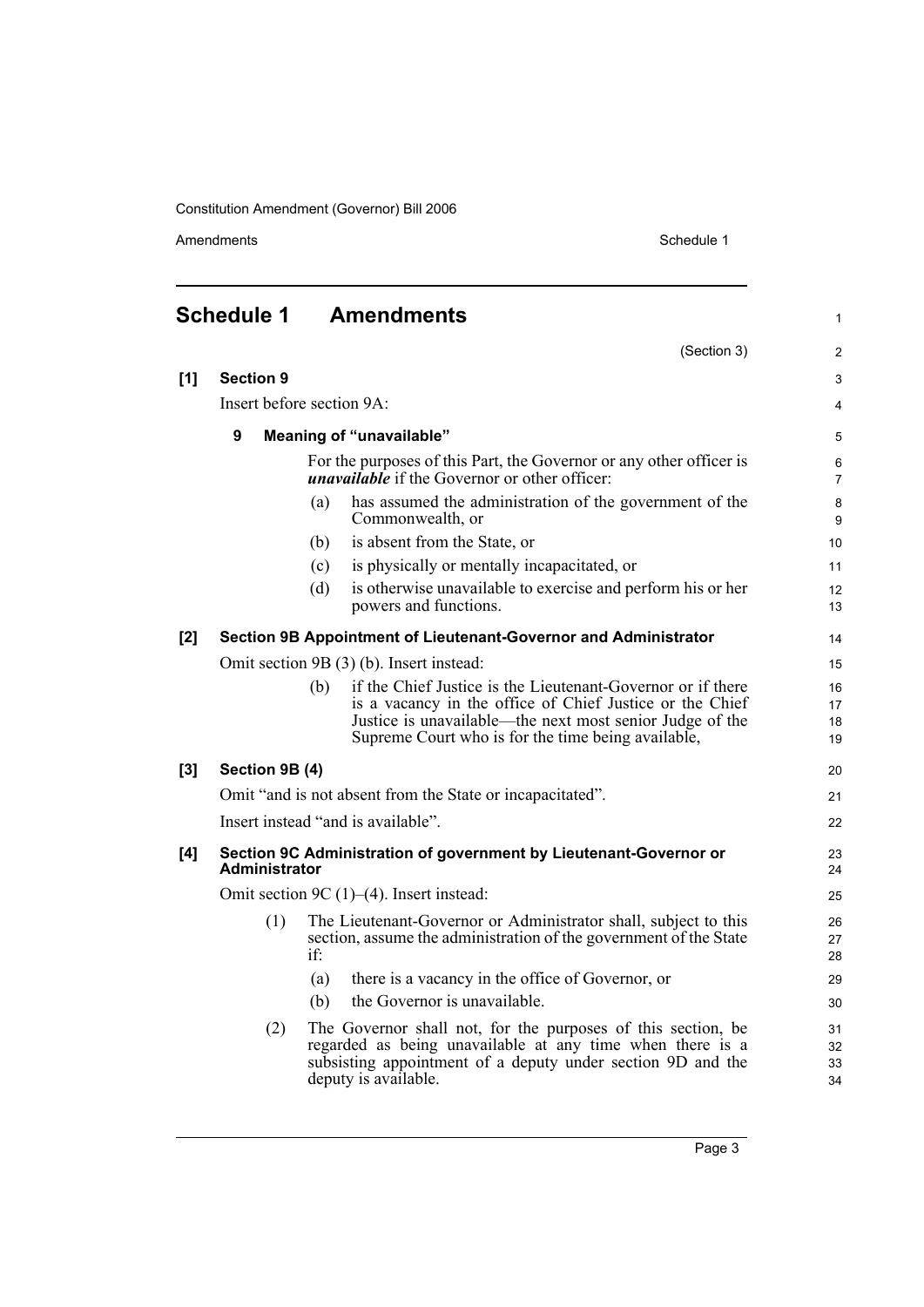Schedule 1 Amendments

| $\mathbf{1}$<br>$\overline{2}$<br>3 | The Administrator shall not assume the administration of the<br>government of the State unless there is a vacancy in the office of<br>Lieutenant-Governor or the Lieutenant-Governor is unavailable.                                                             |      |  |  |
|-------------------------------------|------------------------------------------------------------------------------------------------------------------------------------------------------------------------------------------------------------------------------------------------------------------|------|--|--|
| $\overline{\mathbf{4}}$<br>5        | The Lieutenant-Governor or Administrator shall, upon assuming<br>the administration of the government of the State, notify:                                                                                                                                      | (4)  |  |  |
| $\,6$                               | the Premier, or<br>(a)                                                                                                                                                                                                                                           |      |  |  |
| $\overline{7}$<br>8<br>9            | in the event that the Premier is not able to be contacted to<br>(b)<br>give the notification—the next most senior Minister of the<br>Crown (if any) who is able to be contacted.                                                                                 |      |  |  |
| 10<br>11                            | Notification is not required if concurrence is required under<br>subsection (4A) for the assumption of administration.                                                                                                                                           |      |  |  |
| 12<br>13<br>14                      | The Lieutenant-Governor or Administrator shall not assume the<br>administration of the government of the State because of any<br>unavailability referred to in section $9$ (d) unless:                                                                           | (4A) |  |  |
| 15<br>16                            | (a)<br>the Premier has concurred in the assumption of<br>administration, or                                                                                                                                                                                      |      |  |  |
| 17<br>18<br>19<br>20                | in the event that the Premier is not able to be contacted to<br>(b)<br>obtain concurrence—the next most senior Minister of the<br>Crown (if any) who is able to be contacted has concurred<br>in the assumption of administration, or                            |      |  |  |
| 21<br>22<br>23<br>24<br>25          | neither the Premier nor any other Minister of the Crown is<br>(c)<br>able to be contacted to obtain concurrence, and the<br>Lieutenant-Governor or Administrator is of the opinion<br>that the assumption of administration is authorised by<br>subsection (4B). |      |  |  |
| 26<br>27<br>28                      | The Premier or other Minister is not to give concurrence unless<br>of the opinion that the assumption of administration is authorised<br>by subsection (4B).                                                                                                     |      |  |  |
| 29<br>30                            | An assumption of administration because of any unavailability<br>referred to in section $9$ (d) is authorised if:                                                                                                                                                | (4B) |  |  |
| 31<br>32                            | the powers or functions of the Governor are required to be<br>(a)<br>exercised or performed during that unavailability, or                                                                                                                                       |      |  |  |
| 33                                  | the duration of that unavailability cannot be determined,<br>(b)                                                                                                                                                                                                 |      |  |  |
| 34                                  | and the special circumstances require the assumption of                                                                                                                                                                                                          |      |  |  |

and the special circumstances require the assumption of administration.

35